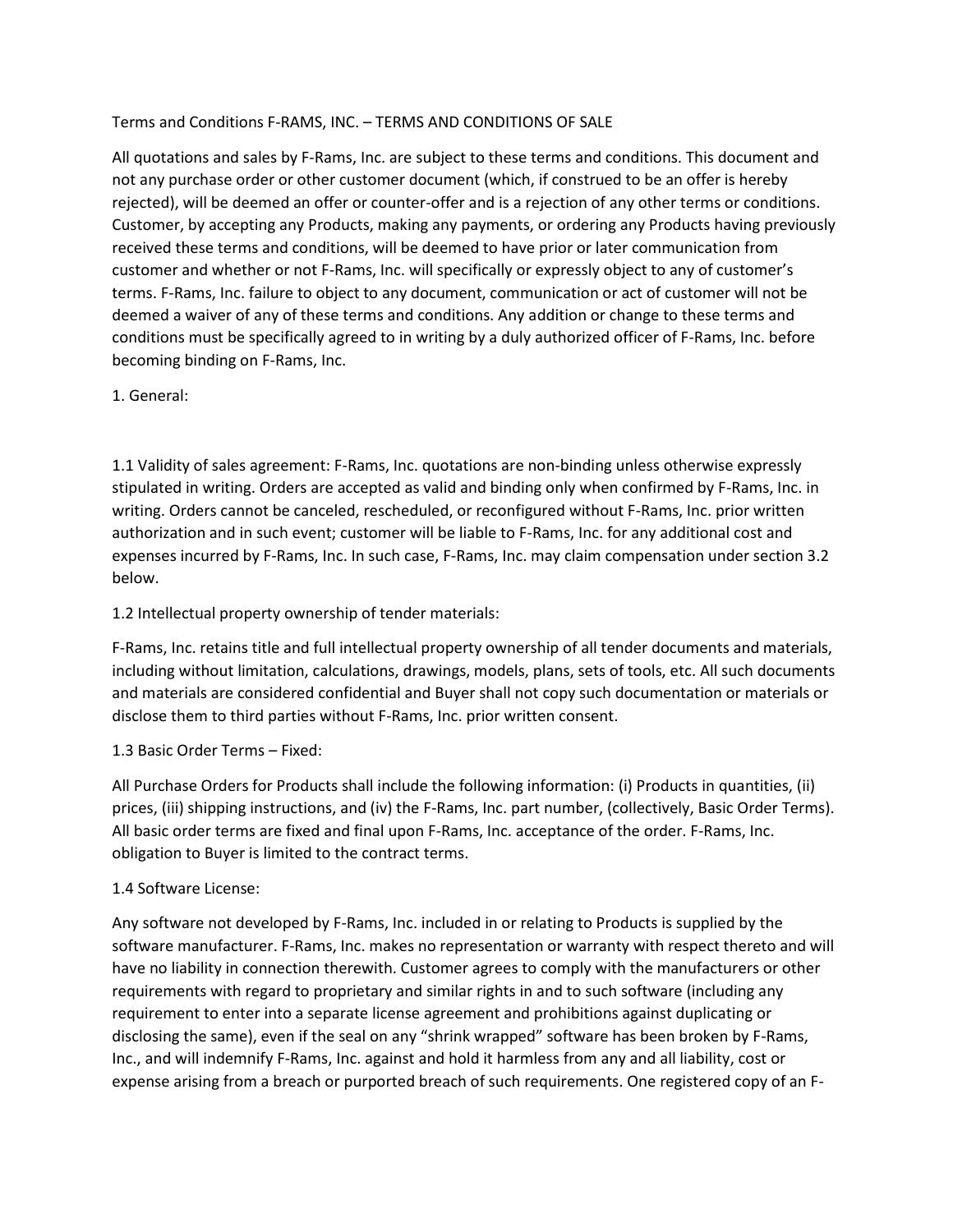Rams, Inc. package can be installed on a single computer and used by one or more people at that computer.

2. Delivery of goods:

### 2.1 Delivery time:

Delivery times are established when the order is received and accepted in writing by F-Rams, Inc. F-Rams, Inc. will use commercially reasonable efforts to meet Buyers requested delivery dates, unless Buyer is in default under the contract or F-Rams, Inc. performance is otherwise excused. F-Rams, Inc. shall not be liable for late or delayed shipment. Late or delayed shipment shall not be a basis for Buyers cancellation of any order.

## 2.2 Delivery terms:

Delivery of the Products will be made on an FCA (Incoterms 2000) F-Rams, Inc. facility basis; except that delivery of Products sold by F-Rams, Inc. and delivered to Customer outside the United States will be made on an FCA (Incoterms 2000) destination basis. Title and risk of loss or damage to the Products covered by these Terms and Conditions shall pass to Customer upon delivery (except for title to software Products, in which case only title to the media shall pass). Unless otherwise agreed, F-Rams, Inc. will deliver the Product freight prepaid; provided that Buyer will pay or reimburse F-Rams, Inc. for all costs of carriage, freight insurance (if applicable), taxes, duty and other related shipping charges in connection with shipment hereunder. Buyer shall make such payment to F-Rams, Inc. within thirty (30) days after date of F-Rams, Inc. invoice. F-Rams, Inc. has the right to make partial deliveries. In the absence of prior agreement as to shipping, F-Rams, Inc. may select a carrier. F-Rams, Inc. responsibility for any loss or damage ends, and title passes, when Products are delivered to the carrier, to customer, or to customer's agent, whichever occurs first. Customer will pay for storage charges if Products are held by F-Rams, Inc. at customer's request pending instructions or rescheduled delivery. Freight and Handling charges are NON-REFUNDABLE under any circumstance. Shipments will be made via US Mail, UPS or Fed Ex. Standard method of shipping for F-Rams, Inc. is Ground. All next day shipments will have a \$25.00 rush order charge attached without exception. This applies to part orders, repairs or any service F-Rams, Inc. offers. The Buyer agrees that it will not hold F-Rams, Inc. accountable for delays in delivery occasioned by weather or other circumstances over which we have no direct control.

3. Acceptance, Inspection, Notice of Nonconformance:

3.1 Buyers acceptance of ordered Products shall be deemed to occur at delivery to the FCA point. It is Buyers responsibility to give prompt written notice of identified damage or nonconformance of goods. Upon receipt, Buyer shall inspect the condition of the packaging and the Products and indicate any damage to the carrier on the delivery note, have the carrier's agent sign the document and within two (2) days thereof, send all documents by e-mail or fax to F-Rams, Inc., Georgetown, Texas from which shipment took place, together with the carrier's references. F-Rams, Inc. must be notified within (10) days of delivery of incorrect materials, and concealed loss or damage claims must be made by Buyer to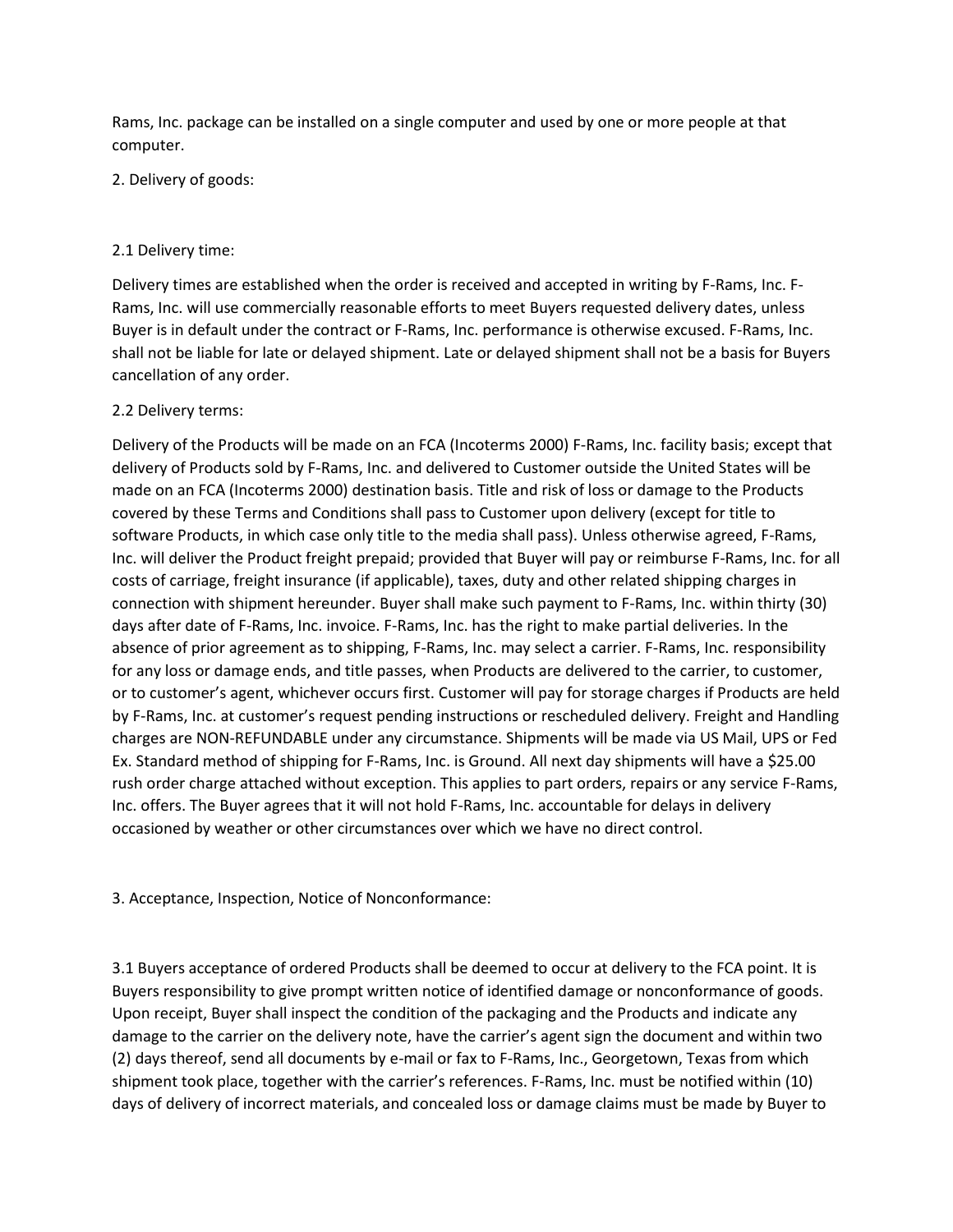the carrier by requesting an inspection and filing a claim with the carrier, with written notice, which shall also be given to F-Rams, Inc. within (10) days of delivery. If Buyer retains the Product without giving notice within the designated period, Buyer will be deemed to have waived its right to reject the order.

3.2 If Buyer rejects conforming Products under an accepted order, F-Rams, Inc. shall be entitled to claim reasonable compensation for restocking and other expenses it has actually incurred. All returns are subject to a 30% restocking fee if accepted by F-Rams, Inc. without exception. Returned equipment will be retrofitted to new condition at customer's expense. The risk of accidental loss or destruction of sold Products shall pass to the Buyer at the time Buyer rejects conforming Products.

### 4. Return of Product:

4.1 Any return of Product will be subject to F-Rams, Inc. prior written consent and must be made pursuant to F-Rams, Inc. Product return procedures then in effect. Products must be returned, transport prepaid, to F-Rams, Inc., Georgetown, TX (no C.O.D. or Collect Freight accepted) in original boxes and packing material, unless otherwise agreed by F-Rams, Inc. The Products travel at the risk and responsibility of Buyer. Product not eligible for return shall be returned to Buyer by F-Rams, Inc., freight collect. For approved returns, Buyer will receive credit equal to the lesser of the Products invoice price or current replacement value, less any applicable charges or fees.

4.2 Customer shall have 30 days after the date of shipment to inspect the F-Rams, Inc. Products and to notify F-Rams, Inc. in writing of any defect or deficiency. If no such notice is given within that time, then the Products shall be deemed accepted and thereafter are only returnable for warranty repair. Prior to returning any F-Rams, Inc. Products, Customer must have been issued a return authorization number by F-Rams, Inc. The RMA (Returned Material Authorization) number assigned is to be place on the package or packing slip that is being shipped back to F-Rams, Inc. Products returned shall be packaged in the original shipping containers or equivalent. If not so packed, F-Rams, Inc. may refuse to accept return of the Products. In order to receive a refund on a Product for the purchase price, the Product must not have been damaged by the Buyer or by the carrier chosen by the buyer to return the goods. The Product must be returned in complete condition, meaning that all cables, manuals, software, etc., are included. The Product must be in as-new or resalable condition to quality for refund. Refunds are not issued for shipping charges, installations, travel expense, etc. Items returned in as-new or resalable condition within 30 days of shipment qualify for a full purchase price refund less 30% restocking charge. Items returned after 30 days and before 60 days of original shipment will be subject to a minimum 30% restocking charge. Additional charges may apply for damaged or missing parts. Products returned after 60 days from the date of purchase, or Products that are not returned in as-new or re-salable condition, do not qualify for refund or credit and will be returned to the Buyer.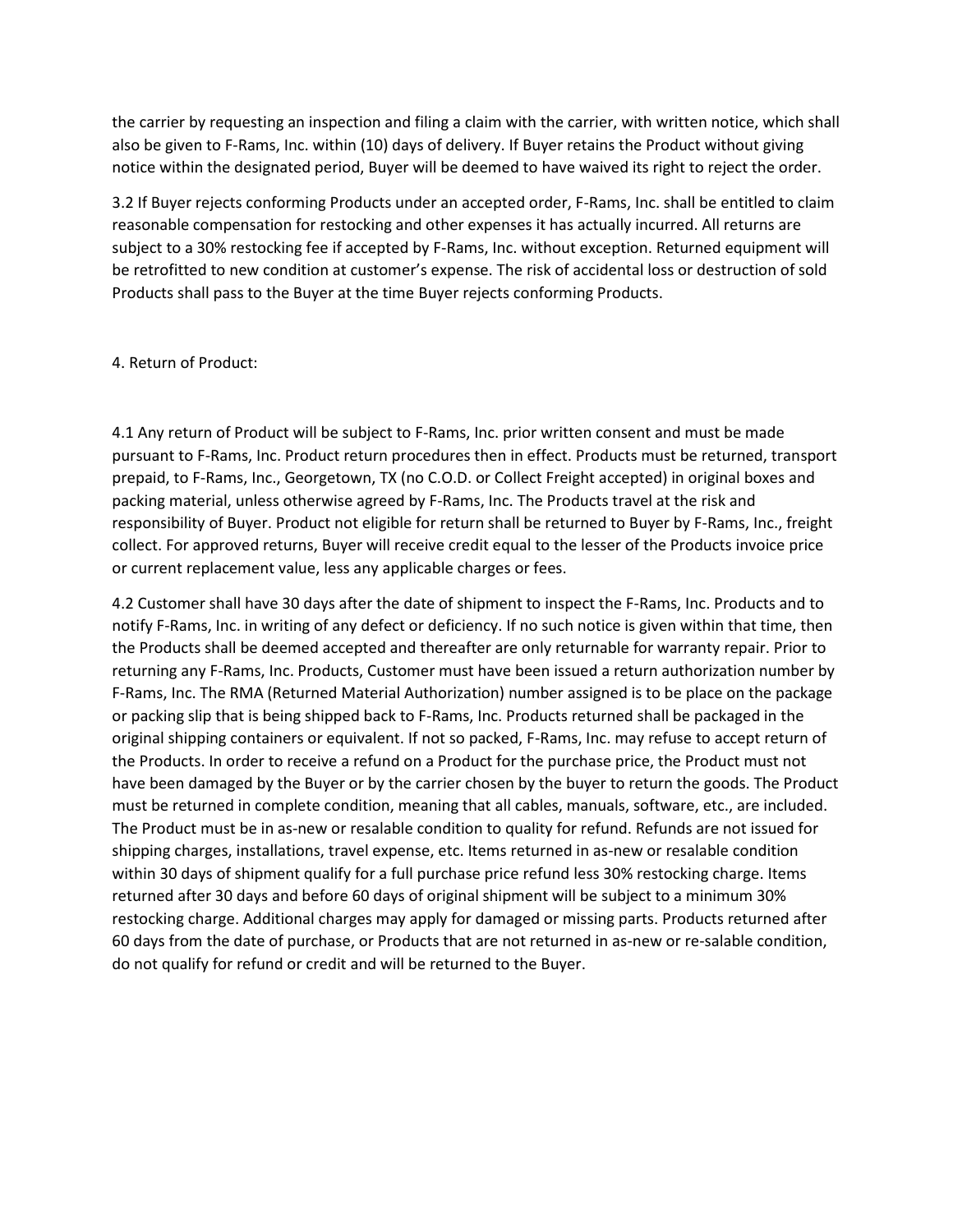#### 5. Pricing, Terms of Payment:

5.1 Unless otherwise stated by F-Rams, Inc. in writing, payment terms shall be net (30) days from date of F-Rams, Inc. invoice. No discount will be granted for advance payment. Down payment of 1/3 is due at the time of all orders and or complete system orders, with balance due in full upon delivery. Acceptable forms of payment include check, money order or bank transfer. All payments must be made in US dollars and are subject to change without prior notice. Checks returned to F-Rams, Inc. due to Non-Sufficient Funds are subject to a \$25.00 service charge. Terms of Sale are COD UNTIL SUCH TIME AS CREDIT IS APPROVED. Upon approved credit, terms of sale are Net 30 days. When credit is extended, payments will be made within 30 days from the date of shipment. Each invoice will be subject to a 5% charge per month if not paid within 30 days. Should applicant default in payment, F-Rams, Inc. shall be entitled to add incurred collection costs and Attorney's fees to the unpaid balance. Prices stated on the invoice are NET F.O.B. shipping point (Georgetown, TX USA) and do not include federal, state or local taxes. F-Rams, Inc. shall be entitled to offset payments against prior debt balances in Buyers account. Products or services purchased under F-Rams, Inc. schedules will be subject to all of the pricing and other terms, conditions described. Prices are subject to change without notice.

5.2 F-Rams, Inc. shall have the continuing right to review Buyers credit and change Buyer's payment terms and, without limiting the foregoing, may at any time demand advance payment satisfactory security (such as, but not limited to, a confirmed, irrevocable letter of credit acceptable to F-Rams, Inc.) or a guarantee of prompt payment, prior to shipment.

5.3 Interest shall be charged on all overdue sums owing to F-Rams, Inc. under these terms and conditions at the rate of five percent (5%) per month (or the highest legal limit, if lower than said amount), and shall be calculated from the date the sums in question were payable to the date on which payment is made in full.

5.4 Buyer grants F-Rams, Inc. a purchase money security interest in each Product shipped to Buyer until payment is made in full to F-Rams, Inc. for such Products. Customer agrees to execute any financing statements F-Rams, Inc., may request in order to protect F-Rams, Inc., security interest and hereby authorized F-Rams, Inc. to execute and irrevocably appoints F-Rams, Inc., its attorney in fact for the execution of such financing statement. Upon any breach by customer of these terms and condition, F-Rams, Inc., will have all rights and remedies of a secured party under the Uniform Commercial Code, which rights and remedies will be cumulative and not exclusive. Customer is responsible for all cost and expenses incurred by F-Rams, Inc. in collecting any sum owning by customer (which may include, but are not limited to, collection agency and reasonable attorneys' fees). If F-Rams, Inc. incurs cost collecting on any judgment arising out of customer's breach, customer will be responsible for them, and his provision will survive the entry of any such judgment. Upon request from F-Rams, Inc., Buyer will cooperate with F-Rams, Inc. in perfecting any such security interest.

5.5 Buyer shall be liable for any costs incurred by F-Rams, Inc. in the event of variation or suspension of any order by Buyer. And in case of international payment transaction, Buyer shall be liable for any additional costs incurred.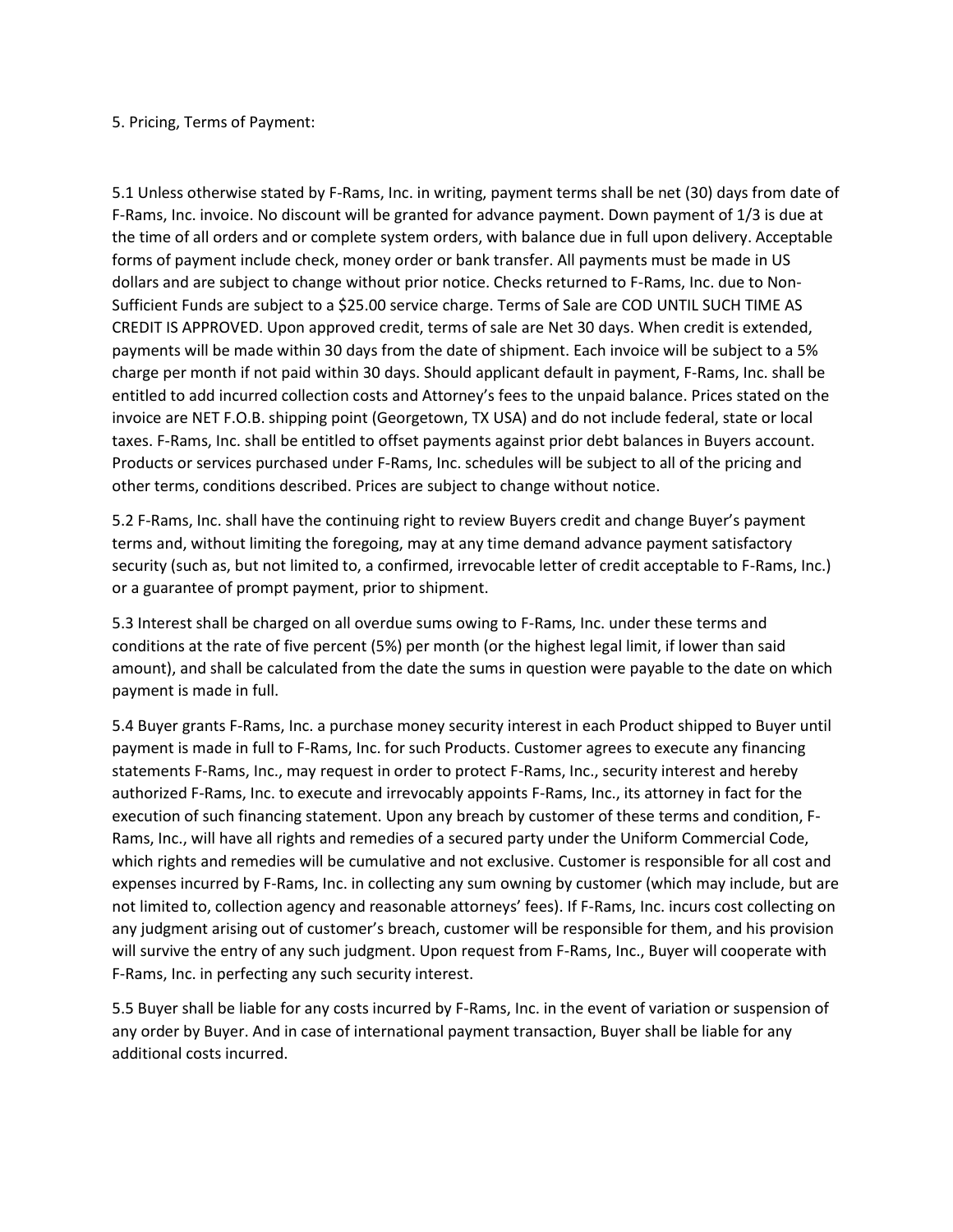5.6 Stated Product prices do not include any applicable sales taxes. Value Added Tax, export or import charges, transportation or insurance charges, customs and duty fees, personal property or similar taxes; all of which shall be paid by Buyer. Any tax that F-Rams, Inc. may be required to collect or pay upon the sale or delivery of the Product shall be paid by Buyer to F-Rams, Inc. unless Buyer provides direct payment authority or an exemption certificate valid in the state and/or country to which the Product will be shipped.

5.7 F-Rams, Inc. is required by law to collect all applicable sales taxes for the state, counties and cities of Texas. Companies, individuals and organizations who are exempt from sales tax should provide us with their resale certificate by US Mail or by fax to 512-868-9115.

### 6. Warranty:

### 6.1 Product Limited Warranty:

Unless the limited warranty included with any Product covered by these terms and condition grants different rights to the Buyer. F-Rams, Inc. warrants to Buyer and only to Buyer that the F-Rams, Inc. Products furnished under the contract shall be designed and manufactured to conform to F-Rams, Inc. specifications and all parts are and will be free from defects in material and workmanship for a period of twelve (12) months from date of shipment. During the warranty period, F-Rams, Inc. liability is limited to replacing or repairing any Product that is returned to F-Rams, Inc. by the original purchaser freight prepaid and which upon inspection is determined by F-Rams, Inc. to be defective in materials or workmanship. F-Rams, Inc. repair or replacement of a defective Product as provided in this section is Buyers only and exclusive remedy for a defective Product, and is made subject to the terms of this warranty.

#### 6.2 Warranty Exclusions:

The foregoing Product limited warranty shall only apply in the event and to the extent that (a) the Product is properly and correctly installed, configured, interfaced, maintained, stored, and operated in accordance with F-Rams, Inc. applicable operator's manual and specifications, and (b) the Product is not modified or misused. This Product limited warranty shall not apply to, and F-Rams, Inc. shall not be responsible for defects or performance problems resulting from (i) the combination or utilization of the Product with hardware or software Products, information, data, systems, interfaces or devices not made, supplied or specified by F-Rams, Inc.; (ii) the operation of the Product under any specification other than, or in addition to. F-Rams, Inc. standard specifications for its Products; (iii) the unauthorized, installation, modification, repair or use of the Product; (iv) damage caused by accident, lightning or other electrical discharge, fresh or salt water immersion or spray (outside Product specifications); or exposure to environmental conditions for which the Product is not intended; (v) normal wear and tear on consumable part (e.g. batteries) or (vi) cosmetic damage. F-Rams, Inc. does not warrant or guarantee the results obtained through the use of the Product. F-Rams, Inc. makes no warranties whatsoever with respect to services, which if provided hereunder are provided as-is.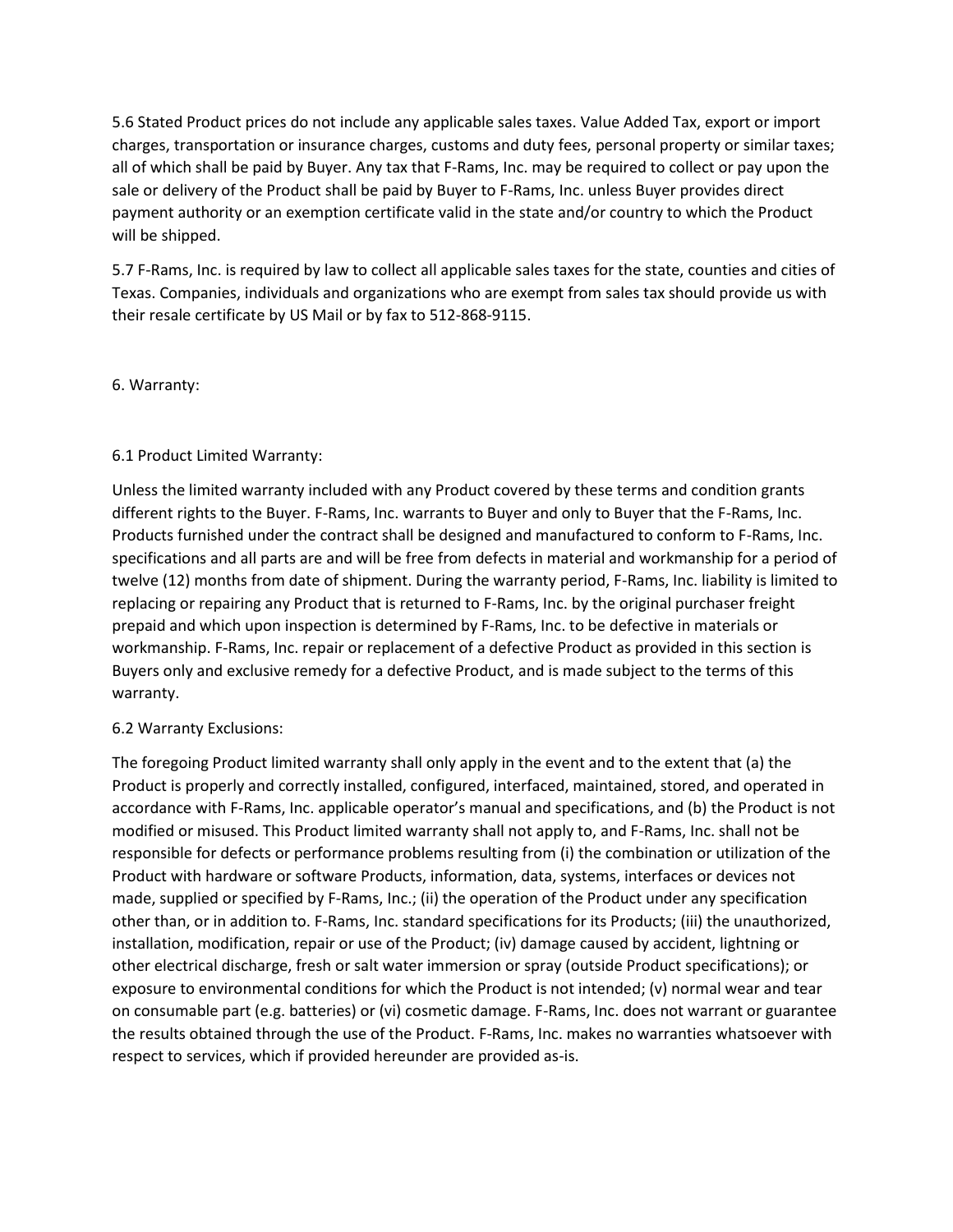### 6.3 Warranty Disclaimer:

The foregoing limited warranty terms state F-Rams, Inc. entire liability, and your exclusive remedies, relating to performance of the F-Rams, Inc. Product. Except as otherwise expressly provided herein, the Product, accompanying documentation and materials are provided "AS-IS" and without express or implied warranty of any kind, by either F-Rams, Inc. or anyone, who has been involved in its creation, Production, installation, or distribution, including, but not limited to, the implied warranties of merchantability and fitness for a particular purpose, title, and noninfringement. The state express warranties are in lieu of all obligations or liabilities on the part of F-Rams, Inc. arising out of, or in connection with, any Product. Some states and jurisdictions do not allow limitations on duration or the exclusion of an implied warranty, so the above limitation may not apply or fully apply to you. In no event may Buyer, if a Reseller of the Product(s), make or pass on to its own customers any warranty or prepresentation on behalf of F-Rams, Inc. other than or inconsistent with, the applicable limited warranty provided to Buyer.

NOTE: THE ABOVE APPLIES ONLY TO F-RAMS, INC., GEORGETOWN, TEXAS MANUFACTURED PRODUCTS. PRIVATE LABEL, OEM AND PRODUCTS MANUFACTURED BY F-RAMS, INC. LICENSE FEES ARE SPECIFICIALLY EXCLUDED FROM THE ABOVE MANUFACTURER WARRANTY. ELECTRONIC PRODUCTS REQUIRING INSTALLATION, START UP AND SERVICING BY F-RAMS, INC. TRAINED SERVICE REPRESENTATIVES. IN ABSENSE OF INSTALLATION, START UP AND SERVICING OF ELECTRONIC PRODUCTS BY SELLER TRAINED SERVICE REPRESENTATIVES, THIS WARRANTY IS NULL AND VOID. SELLERS OBLIGATIONS AS SET FORTH SHALL NOT APPLY TO ANY PRODUCTS OR ANY COMPONENT PART THEREOF, WHICH IS NOT PROPERLY INSTALLED, USED, MAINTAINED OR REPAIRED, OR WHICH IS MODIFIED OTHER THAN PERSUANT TO SELLERS INSTRUCTIONS OR APPROVAL. REPAIR OR REPLACEMENT SHALL BE THE SOLE REMEDY OF THE DEFECT AND SHALL BE MADE FREE OF CHARGE; EX-WORKS PROVIDED FACTORY INSPECTION BEFORE VALIDITY OF CUSTOMERS CLAIM. F-RAMS, INC. SHALL NOT BE LIABLE FOR CONSEQUENT DAMAGES WHETHER OR NOT ARISING OUT OF WARRANTY, NEGLIGENCE OR OTHERWISE.

7. Warranty Repair Service:

### 7.1 Warranty Repair Procedure:

F-Rams, Inc. reserves the right to refuse warranty services if the date of purchase of the Product cannot be proven or if a claim is made outside the warranty period. Claims for shipment damage (evident or concealed) must be filed with the carrier by Buyer in accordance with Section 3.1 above. No Product may be returned for repair, whether in warranty or out of warranty, without F-Rams, Inc. approval. No credit will be given nor repairs made to Products returned without such approval. Products must be returned, transport prepaid, to F-Rams, Inc. (no C.O.D. or Collect Freight accepted) in accordance with F-Rams, Inc. Product return procedures then in effect. The status of any Product returned later than (10) days after approval by F-Rams, Inc. will be subject to review.

7.2 Warranty Determination of Returned Products:

Following F-Rams, Inc. or its authorized representative's examination, warranty or out-of-warranty status will be determined. If upon examination a warranted defect exists, then the Product(s) will be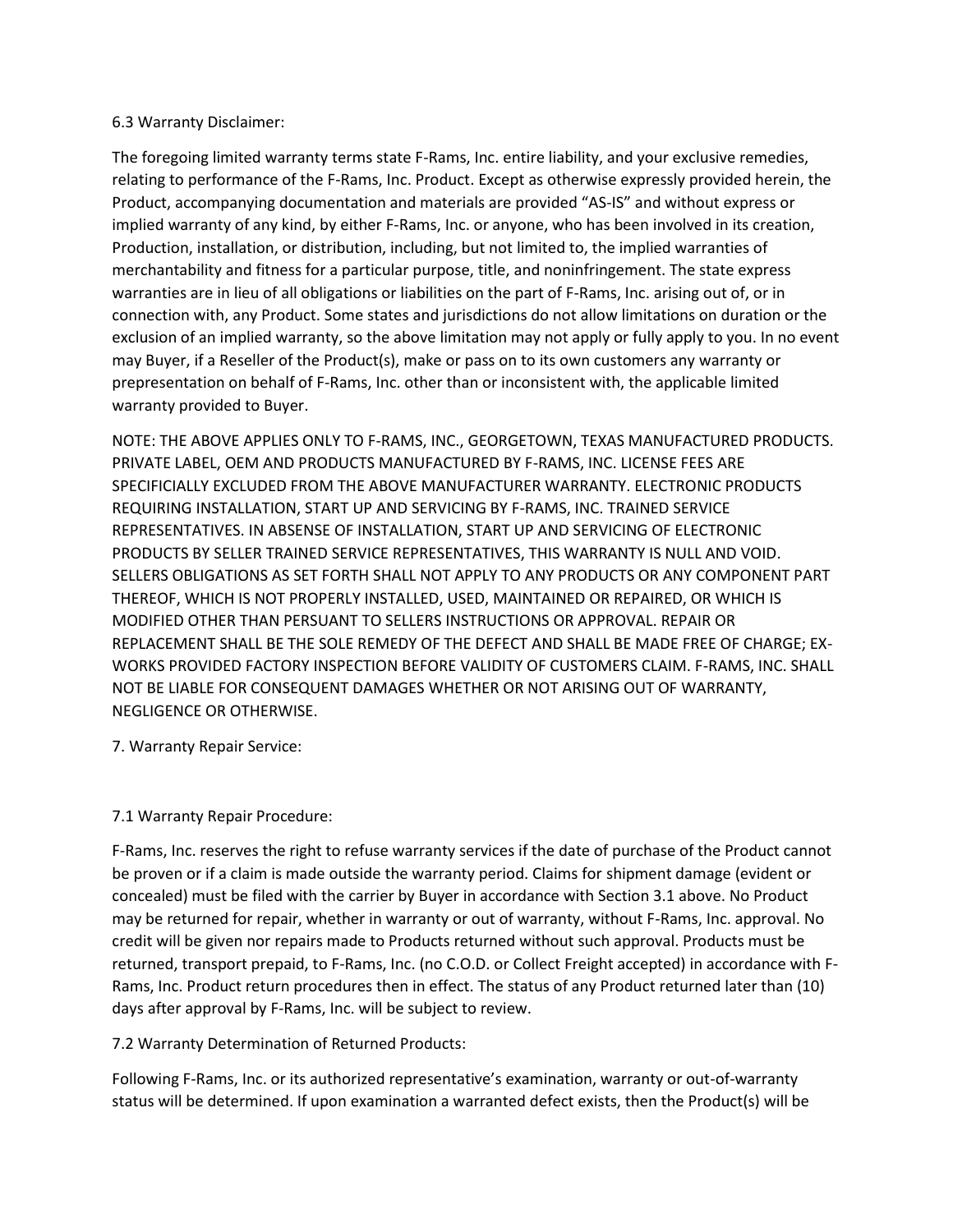repaired at no charge and shipped, prepaid back to Buyer. Where F-Rams, Inc. elects to replace a Product or part, repair part and replacement Products will be provided on an exchange basis and will be either new, equivalent to new or reconditioned. All replaced parts and Products become the property of F-Rams, Inc. Warranty repairs do not extend the original warranty period.

### 7.3 Non-Warranty Determination of Returned Products:

Following F-Rams, Inc. examination, Buyer shall be notified of the repair cost of Products out-ofwarranty. At such time, Buyer must issue a valid purchase order to cover the cost of the repair and freight, or authorize the Product(s) to be shipped back as is, at Buyers expense.

7.4 Non-responsibility for Lost Data. F-Rams, Inc. shall not be responsible for any modification or damage to, or loss of any programs, data, or other information stored on any media or any part of any Product serviced hereunder, or for the consequence of such damage or loss, e.g., business loss in the event of system, program or data failure. It is your responsibility, prior to servicing to backup data and remove all features, part, alterations, and attachments not covered by warranty prior to releasing the Product to F-Rams, Inc. The Product will be returned to you configured as originally purchased, subject to availability of software.

## 8. Limitation of Liability:

Without limiting the foregoing, F-Rams, Inc. entire liability to Buyer under or for breach of these terms and conditions shall be limited to the amounts actually paid by Buyer to F-Rams, Inc. under the contract. Further, neither F-Rams, Inc. nor its suppliers shall be liable for any incidental, consequential, punitive damages or other damages, personal injury, or loss of profits, loss of revenue, loss of data, loss of Product, loss of use of the Product or any associated equipment, downtime and user time or for the breach of any express or implied warranty, breach of contract, negligence, strict liability or any other legal theory related to the Product. Except to the extent prohibited by applicable law, any implied warranty of quality or fitness for a particular purpose on this Product is limited in duration to the duration of the foregoing warranty. Additionally, some jurisdictions do not allow the exclusion or limitation of incidental, consequential or specified other damages, or allow limitations on how long an implied warranty lasts, so the above limitations or exclusions may not apply, or may not fully apply.

F-Rams, Inc. will not be liable of any failure or delay in its performance or in the delivery or shipment of Product, or for any damages suffered by customer by reason of such failure or delay, when such failure or delay is caused by, or arise in connection with, any fire, flood, accident, riot, earthquake, severe weather, war, governmental interference or embargo, strike, shortage of labor, fuel, power, materials or supplies, delay in delivery by F-Rams, Inc. suppliers or any other cause or causes beyond F-Rams, Inc. reasonable control. F-Rams, Inc. reserves the right to cancel without liability any order, the shipment of which is or may be delayed for more that 30 days by reason of any such cause. F-Rams, Inc. reserves the right to allocate in its sole discretion among customers or potential customers, or defer or delay the shipment of any Product which is in short supply.

### 9. Export Procedures:

Buyer is informed that sale and delivery of Products in an export situation may be subject to export regulations of the United States or other countries. Buyer warrants that it will not export or re-export directly or indirectly, any Product in violation of any law or regulation, (including, without limitation, any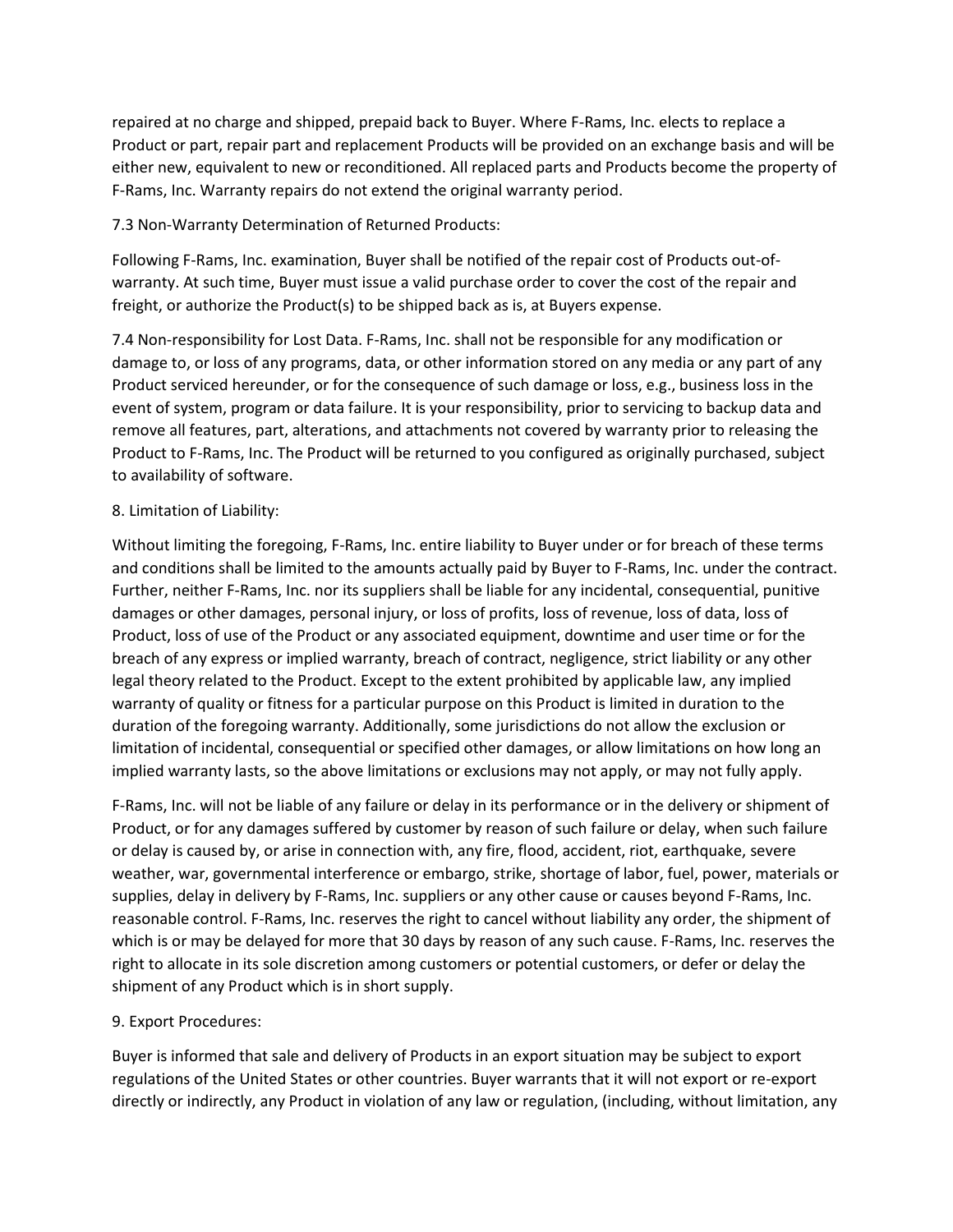law or regulation of the United States Government or any agency), or to embargoed or otherwise restricted countries, or sell Products to companies listed on the denied person lists published by the United States Department of Commerce. Buyer further warrants that it will not export or re-export any Product with knowledge that it will be used in the design, development Production or use of chemical, biological, nuclear or ballistic weapons. Laws and regulations change frequently. It is Buyer's responsibility to know the law pertaining to export/import procedures in the country of destination of the Product. Buyer will defend, indemnify and hold F-Rams, Inc. harmless against any liability (including attorneys fees) arising out of Buyers failure to comply with the terms of this paragraph.

## 10. Default:

F-Rams, Inc. reserves the right, by written notice of default, to cancel or indefinitely suspend an accepted Product order if: (i) Buyer defaults in the performance of its obligations hereunder, or otherwise breaches the contract, (ii) Buyer ceases business operations or enters into any bankruptcy, insolvency, receivership or like proceeding not dismissed within thirty (30) days, or assigns its assets for the benefit of creditors, or (iii) when obtaining third-party financing in connection with Buyers Product purchases(s) fails to do so in a timely manner on terms satisfactory to F-Rams, Inc..

## 11. Applicable Law – Settlement of Disputes:

If Buyer purchases the Products from F-Rams, Inc. then these terms and conditions will be governed by and construed in accordance with the laws of the State of Texas and applicable United States federal law, without reference to conflicts of laws provisions or principles. No dispute or legal action arising under this Agreement may be brought by either party more than one (1) year after such cause of action accrued, except that an action for nonpayment may be brought within two (2) years of the date of the last payment.

# 12. Fair Labor Standard Act:

F-Rams, Inc. certifies that it complies with all applicable requirement of Sections 6, 7 and 15 of the Fair Labor Standards Act, as amended, and of regulations and orders of the United States Department of Labor issued under Section 14 thereof.

### 13. U. S. Government:

If customer's order is placed under a contract with the United States Government, F-Rams, Inc. agrees to comply with those contract provisions and regulations with which, pursuant to law, it must comply and of which customer has, at the time of order placement, placed F-Rams, Inc. on notice. In no event will United States Government Cost Accounting Standards apply. All rights in technical data and software owned or licensed by F-Rams, Inc. or the manufacturer are hereby reserved and deemed restricted or limited. No provision of customer's contract with the government will be binding on F-Rams, Inc. or the manufacturer except as expressly set forth in this paragraph.

Unless specifically otherwise agreed in writing by F-Rams, Inc., customer acknowledges that Products sold by F-Rams, Inc. are not intended for and will not be used in life support systems, human implantation, nuclear facilities or systems or any other application where Product failure could lead to loss of life or catastrophic Property damage. Customer will indemnify and hold F-Rams, Inc. harmless from any loss, cost or damage resulting from customer's breach of the provisions of this paragraph.